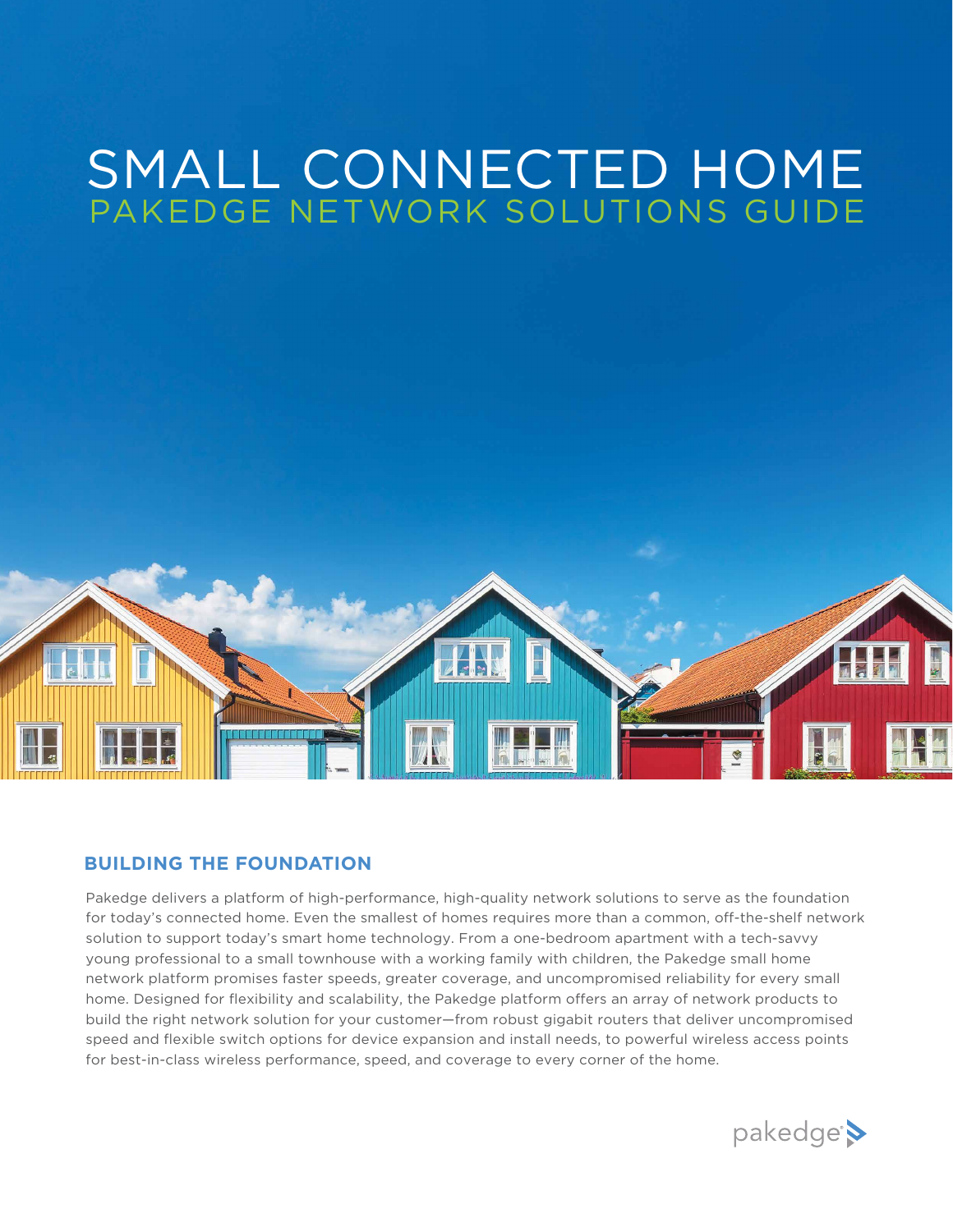## **THE CHALLENGE**

FOR TODAY'S AVERAGE HOME

In today's small home, the number of smart devices is growing rapidly. From smartphones and smart TVs to IP cameras and video intercom systems, the number of smart devices is expected to reach 24 billion by 2020. With this growing adoption, the average home has become more advanced with network-dependent, performance-sensitive devices placing a heavier demand on the network. Network products found at local retail stores and provided by Internet service providers are designed to scale to a large number of customers at a lower price point, but at the cost of performance and reliability. Today, many homes are still serviced with these low-cost solutions, delivering a disservice to customers who lose out on experiencing the full benefits of their new smart home technology.

## **THE PAKEDGE EXPERIENCE**

- **›** Comprehensive line of networking products to build the best network platform for your customer
- **›** High-performance, high-quality network solutions engineered to deliver faster speeds and reliable coverage at an affordable price
- **›** Cost-effective, value-driven solution with long-term utility for the everyday smart home
- **›** Better wireless experience, delivering better performance, greater device capacity, and extended coverage to deliver faster speeds to every corner of the home
- **›** Sleek, AV aesthetics with flexible installation options—including desktop and rack-mount switches as well as on-wall, in-wall, or flush-mount
- **›** Built for future expansion with smart technology—including automation, smart lighting, security, and new IoT solutions

## **GETTING STARTED**

With the increased demands of network-dependent devices in the connected home, even the smallest of homes are better served with a robust, high-performing network as the foundation. From faster speeds and better coverage to uncompromised reliability, Pakedge delivers a portfolio of wired and wireless solutions to build a rock-solid network for the connected home.

## **THE LATEST SMART HOME TRENDS**

- **›** The number of network-dependent smart devices in the home has quadrupled
- **›** An increase in heavy-bandwidth, low-latency applications, such as video calling and movie streaming, is putting more demand on the network
- **›** IoT solutions with smartphone control are readily accessible to consumers
- **›** The emergence of new, sophisticated technologies requires an increase in the amount and types of communication across the network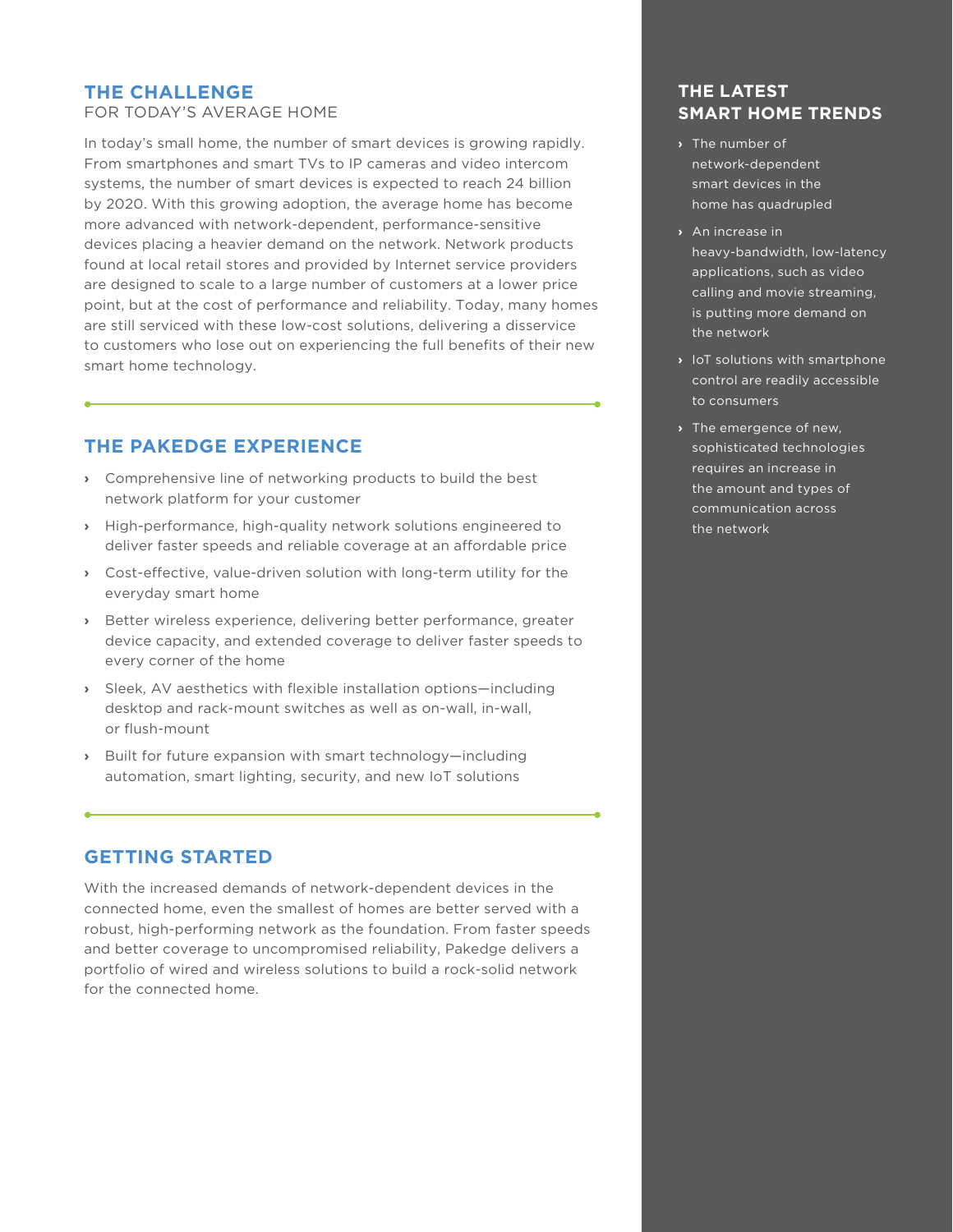## **KNOW YOUR CUSTOMER**

In order to choose the network solution that best meets your customer's needs, it's important to first get to know your customer. The decision to move away from a low-cost retail solution to a more expensive network can be daunting. Taking the time to get to know your customer's needs, concerns, and requirements for the home can be the difference between a lost sales opportunity and making a customer extremely happy.

#### **BELOW ARE SOME CONSIDERATIONS TO GET YOU STARTED**

#### TYPES OF HOMES:

**›** Studio to multi-bedroom apartment, condo, townhome, duplex

#### SIZE OF THE HOME:

**›** 500-3,000 square feet (about 50-300 square meters), 1-2 floors, indoor and outdoor coverage

#### LIFESTYLE OF THE HOME:

- **›** Work-from-home professional who is dependent on a reliable network
- **›** Young family of high-tech kids doing homework at night and streaming devices simultaneously
- **›** Working couple who likes to host guest parties on the weekends with over 20 people

#### HOME DESIGN CONSIDERATIONS:

- **›** Location of networking equipment (utility closet, office, multiple rooms)
- **›** Existing wiring available, ability to run new wire, or retrofit with dependence on wireless
- **›** Aesthetic requirements, for example all hidden product, tabletop, in-ceiling, or flush-mounted WAPs

#### TYPES OF SMART DEVICES AND TECHNOLOGY:

- **›** Smart TVs and video streaming
- **›** Wireless sound system
- **›** Mobile phones and tablets
- **›** Control and automation
- **›** IP cameras and security

#### SMART DEVICE USAGE:

- **›** Types of applications
- **›** Number of smart devices used simultaneously
- **›** Peak usages times/number of users

## **HOMEOWNER BENEFITS**

- **›** Peace of mind with a network you can depend on
- **›** Small, sleek form factors for easily hiding in closet or installing in a small rack
- **›** World-class fit and finish to meet standards of any home decor
- **›** Flexible deployment options for existing design needs and future expansion
- **›** Secure guest access to ensure your personal data is safe and separate from guests'
- **›** Futureproof for future demands, including expansion of IoT devices, automation and control, lighting, or security

pakedge: N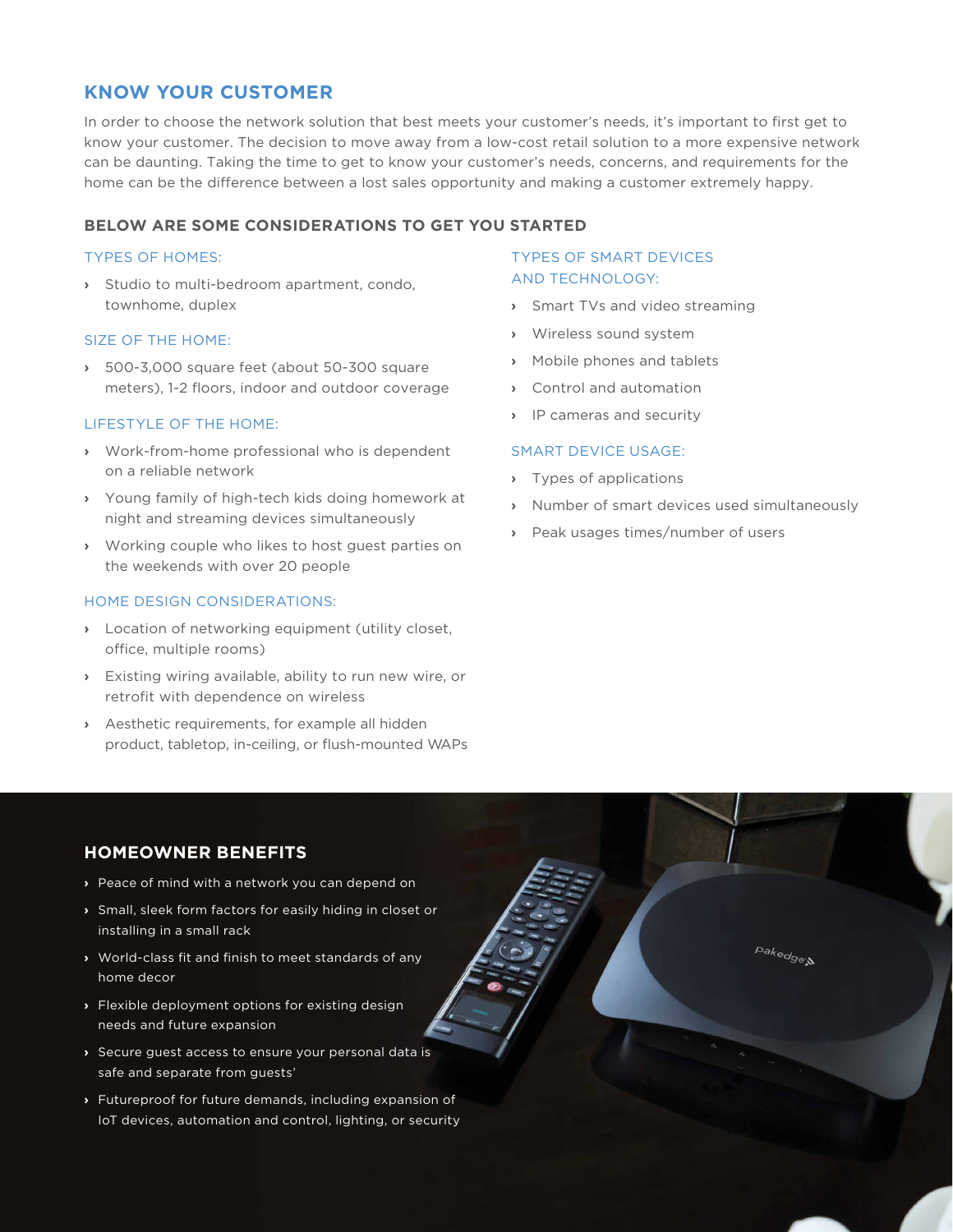## **BAKPAK® CLOUD MANAGEMENT SYSTEM**

BakPak is a cloud-based remote management platform designed to help you proactively manage,

**bak**pak® and troubleshoot all of your customers' networks from a single dashboard. Receive real-time alerts, modify



configurations, and remotely reboot troublesome devices while you're on the go. BakPak makes it easier to deliver exceptional service and proactive

monitor, configure,

*BakPak Mobile* technical support

while helping you eliminate truck rolls and service calls.

BakPak is now available for every size home at no additional cost. For a complete list of BakPak-included products and feature portfolio, check out the What's New > BakPak page on our Dealer Portal.

#### **PRO TIP**

#### **When to choose an RK-1 over an RE-2:**

- **›** When you need more throughput to support larger ISP packages
- **›** Deliver faster speeds to performance-sensitive devices
- **›** Future proof the network for addition of new smart technology
- **›** Need remote network management (BakPak)

## **ROUTERS THE PAKEDGE PLATFORM FOR THE SMALL HOME**

#### KEY FEATURES AND BENEFITS

**High-speed router** offering Gigabit Ethernet port speeds.

**Engineered with enterprise-grade**  chipsets and hardware.

**300 Mbps to 1 Gbps** of WAN-to-LAN throughput.

**Built-in firewall** and parental controls

**Remote access**, including OpenVPN and built-in Pakedge DDNS.

**BakPak Network Management and monitoring** built in at no additional cost (full BakPak suite available with the RK-1, BakPak Lite suite available with the WR-1).

#### RECOMMENDED MODELS

#### **WR-1 WIRELESS ROUTER WITH BAKPAK LITE**

**Recommended as a robust go-to** and cost-effective networking solution for better performance and coverage for the small home.

**Built-in BakPak Lite** for remote monitoring, configuration, and reboot of the WR-1.

**Combined 500 Mbps of WAN-to-LAN** throughput (router) and wireless dual-band 802.11ac (WAP)

#### **Wireless features include:**

- **›** 2x2 Wave 2 MU-MIMO antenna array for faster speeds to multiple devices simultaneously
- **›** Data rate up to 1,200 Mbps (300 Mbps for 2.4 GHz; 867 Mbps for 5.0 GHz)
- **›** Secure guest network and WPA2-PSK wireless encryption
- **›** Push configuration to up to two WAPs for additional coverage



RE Series gigabit router, our popular high-performance router. Features 1 WAN, 1 configurable LAN/WAN, and 5 LAN ports. Supports up to 300 Mbps of WAN-to-LAN throughput. Recommended for most small home installs with the addition of an unmanaged switch and WAP.

# **RK-1 WITH BAKPAK**

RK Series gigabit router designed for high client capacity and heavy-bandwidth, low-latency devices. Features 2 WAN (the second for dual-WAN failover) and 5 LAN ports. Supports up to 1 Gbps of WAN-to-LAN throughput. Recommended for high-performance requirements and future proofing for new smart home technology.

Built-in BakPak offers complete management and monitoring of the entire network, including network-connected and IoT devices.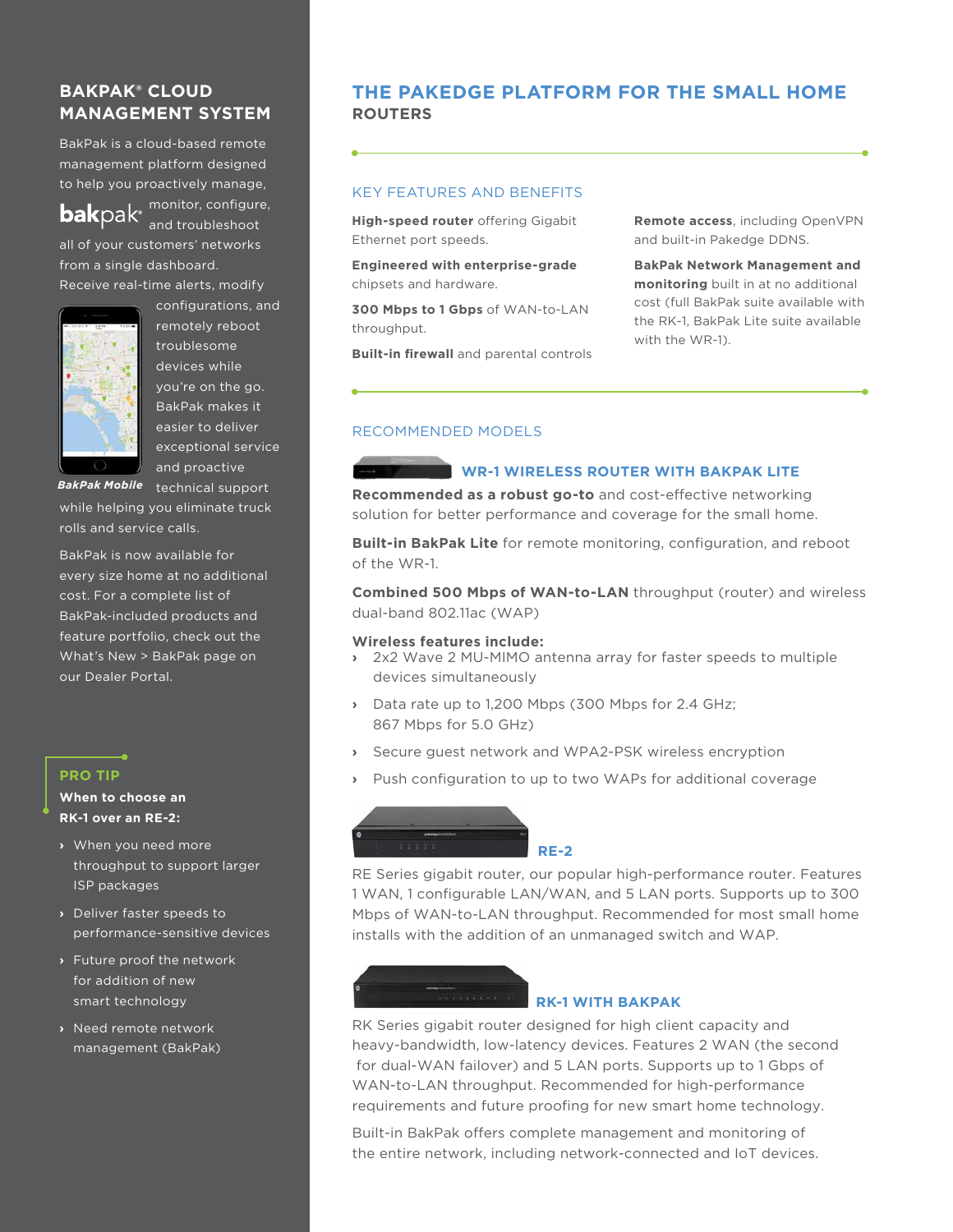## **SWITCHES THE PAKEDGE PLATFORM FOR THE SMALL HOME**

#### KEY FEATURES AND BENEFITS

**SE Series unmanaged switches**  recommended as go-to switch solutions for the small home

#### **Features include:**

- **›** 8-port to 26-port models, gigabit and SFP+ port connections available
- **›** Multiple PoE solutions (PoE passthrough, PoE powered, and PoE+)
- **›** Flexible installation options, from rackmountable to desktop models
- **›** Plug and play with zero configuration required

**SX Series managed switches** also available for traffic management requirements (not listed below). For more information, check out the Dealer Portal.

#### RECOMMENDED MODELS

#### **SE-8**

Eight ports of gigabit speed to connected devices. Your go-to switch for every small connected home. Available as a desktop model or mountable under an office table. Also used as an edge switch for port expansion. Available in a 5-pack.



Eight ports of gigabit speed with eight ports of PoE or up to four ports of PoE+. Recommended for networks with PoE-powered devices such as IP cameras, touch screens, and Pakedge WAPs.



#### **SE-5P2-EP**

Five ports of gigabit speed with two PoE-powered ports. AC powered or power with a Pakedge PI-05 PoE+ injector for areas where AC power is limited. Recommended for AC-limited networks requiring PoE devices. Also available as an eight-port model.



#### **PRO TIP**

The Pakedge PI-05 PoE-to-PoE+ injector can also be used to power individual PoE+ devices, such as Pakedge WAPs or IP cameras.

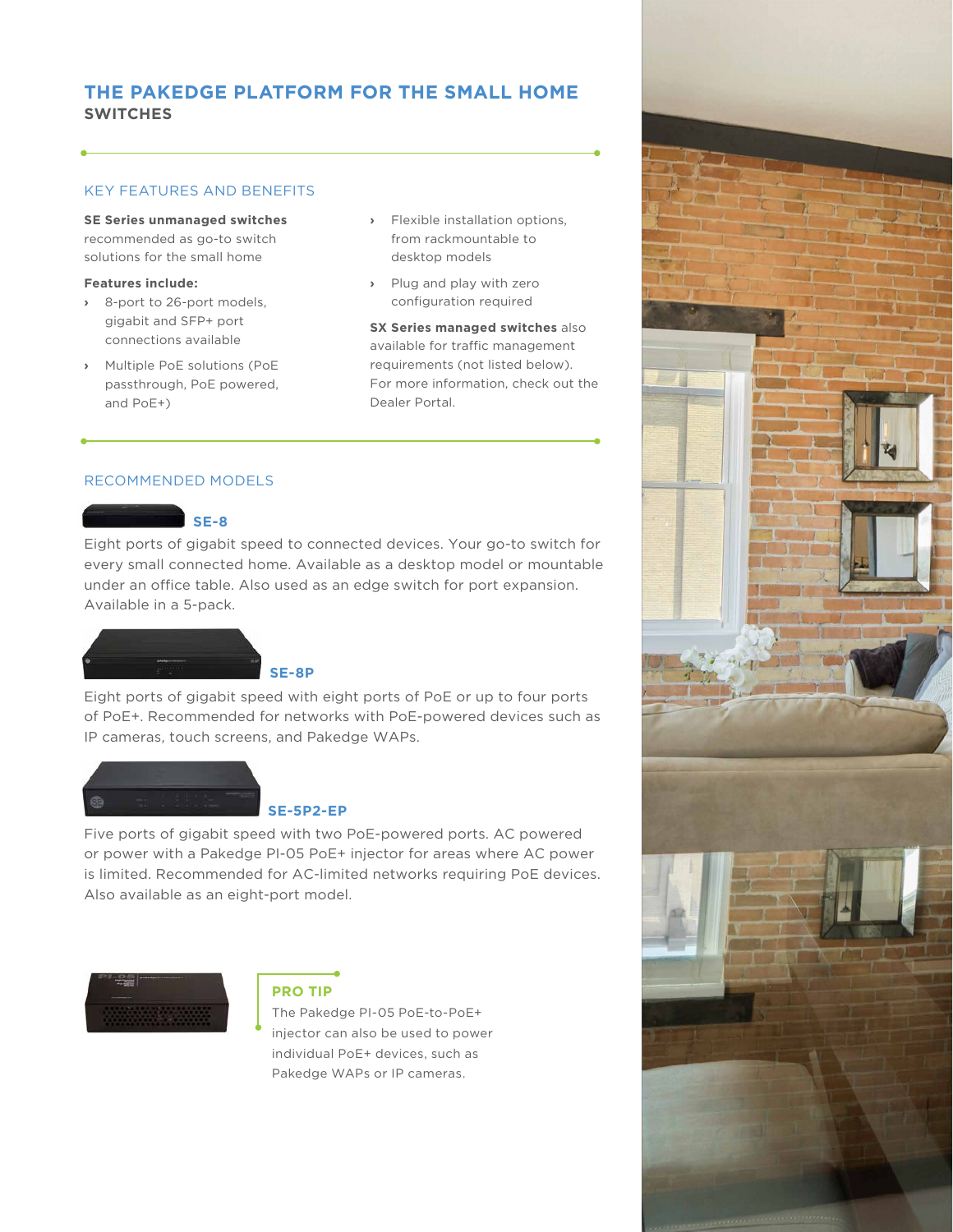

## **WIRELESS ACCESS POINTS THE PAKEDGE PLATFORM FOR THE SMALL HOME**

#### KEY FEATURES AND BENEFITS

**High-performance dual-band** 802.11ac WiFi technology

**2×2 and 3×3 MIMO** omnidirectional antennas

**Up to 2,000 square feet** (185 square meters) per WAP of reliable coverage

#### **Reliable performance** of heavy-bandwidth applications, such as media streaming and VoIP phones

**Advanced roaming features**, including 802.11r fast roaming, for seamless device handoffs

**16 SSIDs + 2 guest SSIDs** for a secure guest network with client isolation

**Device capacity** of up to 50 devices

**WPA2 PSK** wireless security encryption

**Powered by Power Over Ethernet Plus** (PoE+) or standard AC

*IMPORTANT NOTE:* Sources of interference, such as building materials and RF transmissions, must be considered for proper coverage and WAP placement.

#### RECOMMENDED MODELS

#### **WK-1**

Recommended as your go-to access point for the small connected home. Dual-band 802.11ac, 2×2 MIMO antenna array, maximum data rate of up to 1,200 Mbps (300 Mbps for 2.4 GHz; 867 Mbps for 5.0 GHz). Includes mounting kit. Available in white and black (WK-1-B).

#### **Also available:**



## **WK-2**

Recommended for better performance and faster simultaneous speeds to sensitive, heavy-bandwidth applications and devices. Dual-band 802.11ac, 3×3 MIMO antenna array, maximum data rate of up to 1,750 Mbps (450 Mbps for 2.4 GHz; 1,300 Mbps for 5.0 GHz). Includes mounting kit. Available in white and black (WK-2-B).

#### **Also available:**



#### **PRO TIP**

When to choose a WK-2 over a WK-1: When you need more throughput for 2.4 and 5.0 WiFi bands, respectively; faster speeds to more simultaneous devices; greater performance requirements for streaming devices; future proof for added wireless devices and new smart technology.